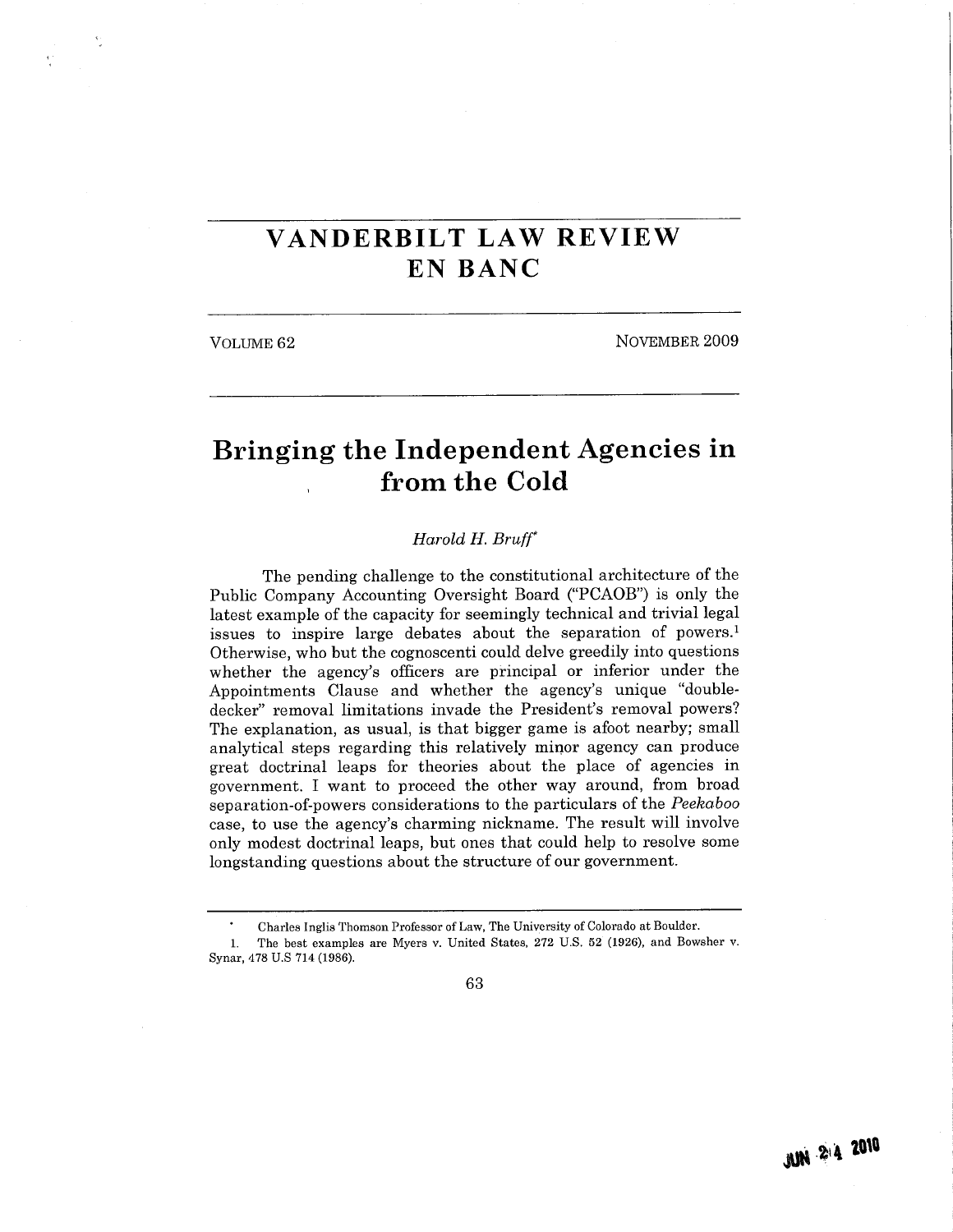Let us entertain a cosmic metaphor that the Framers of our Constitution would have understood. Imagine the executive establishment of the federal government as our solar system. (The Framers were no strangers to Newtonian physics, and the analogy of the solar system often has been employed for their creation.2) At the center sits the President, exuding light, heat, and blasts of particles in all directions. The inner planetary system, a.k.a. the terrestrial planets, consists of the fifteen cabinet departments and some nondepartmental executive agencies such as the Environmental Protection Agency. Although they vary in importance and therefore occupy orbits of increasing distance from the sun, all of these objects feel strongly the presidential light, heat, and gravitational tug. Farther out, past a transition zone guarded by asteroids, lie the sixteen major independent regulatory commissions, a.k.a. the gas planets.3 The sun's light, heat, and gravity are stil felt here, but at diminished levels. Next comes poor Pluto—the PCAOB in my story recently demoted to the dubious status of a "dwarf planet," partly because it does not dominate its neighborhood by clearing out passing debris. Pluto follows an eccentric orbit that sometimes carries it inward of its neighbor Neptune (the Securities and Exchange Commission) and sometimes outward, toward the very edge of our system. Out beyond Pluto lies an Oort cloud of entities taking variant forms, including public/private combinations that stand at the very edge of government. Objects in this cold, dim region are always subject to a competing gravitational tug that may take them out of our system entirely.

My proposal here is that the Supreme Court allow Neptune to capture Pluto as their orbits next intersect. Pluto might be too small for a planet, but it would make a fine moon. Attaching PCAOB to the orbit of the SEC would allow the Court to stress that both are parts of our constitutional system in the fundamental sense that they must respond to the President at the center in certain essential ways. Is this too much to ask of the Court? I think not. Given the level of selfregard that the Court so often displays, moving a dwarf planet around a bit should not be beyond its pretensions. And the outcome would be to increase the overall harmony of our system, as we shall see. First, though, let us place the metaphor in the background for a while as I engage in some conventional analysis.

<sup>2.</sup> E.g., Harold H. Bruff, The Federalist Papers: The Framers Construct an Orrery, 16 HARV. J.L. & PUB. POLY 7 (1993).

See generally Marshall J. Breger & Gary J. Edles, Established by Practice: The Theory and Operation of Independent Federal Agencies, 52 ADMIN. L. REV. 1111 (2000).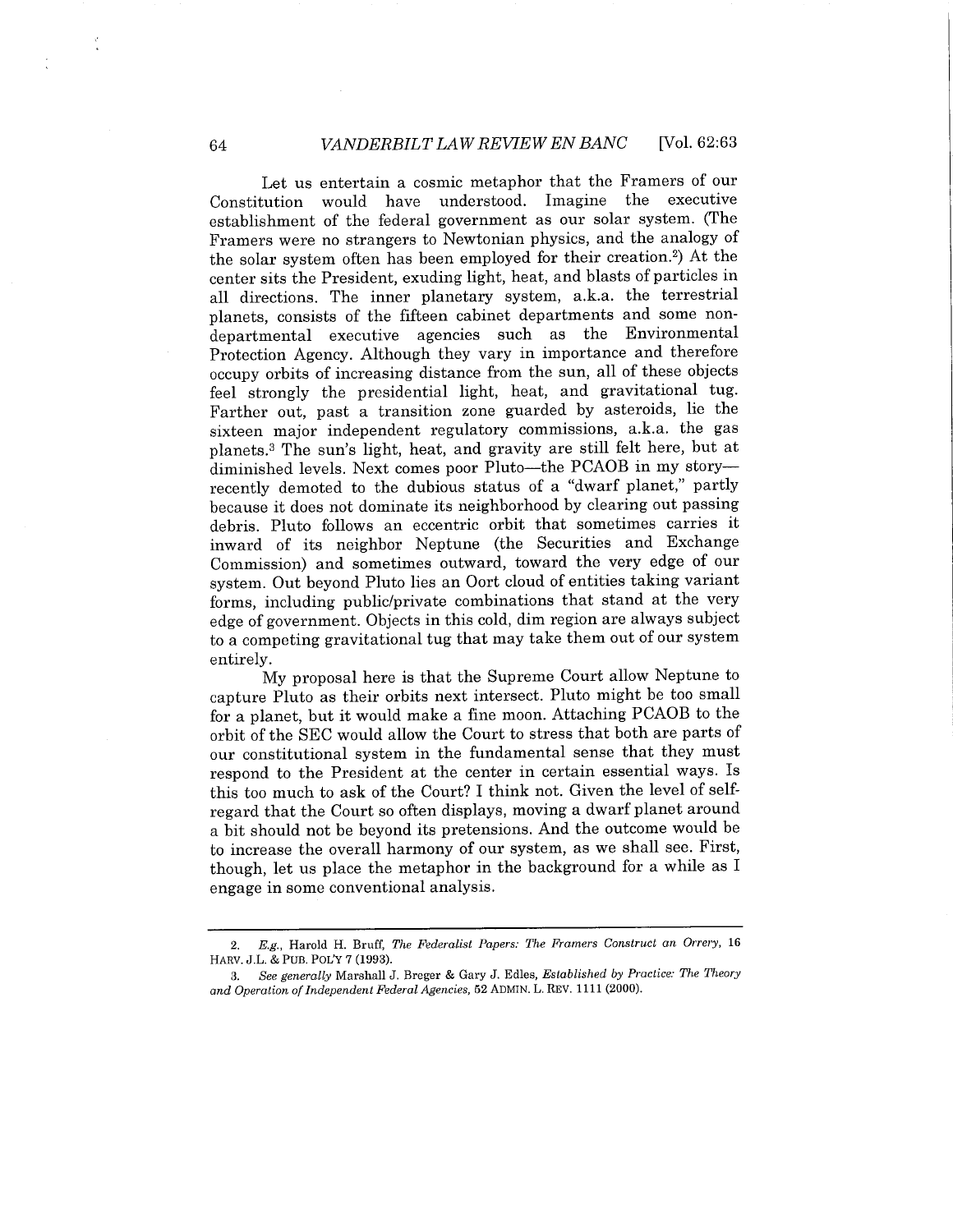Scholars of separation of powers tend to divide into two great realms: the presidentialists and the congressionalists, the two labels indicating which of the two branches they tend to support in interbranch clashes.4 There are also some scholars in the muddled middle, such as the eminent Peter Strauss and me, who bravely assert: "It depends."5 The fiercest presidentialists, citing the clause in Article II vesting the executive power in a President, adhere to the "unitary executive" theory, which demands very strong presidential powers of appointment and removal as guarantees of the individual political responsibility that the Framers placed in the President.6 They envision a simplified organization chart for the executive branch, with presidential control and responsibility flowing down many lines into the heart of the bureaucracy. (In my metaphor, they would haul everything that now lies out past the asteroid belt in closer to better experience the President's light and heat.)

The fiercest congressionalists, citing the Faithful Execution Clause, argue that the President must generally rest content with the powers that Congress chooses to confer by statute. Thus, constraints on appointment and removal are usually valid.7 They are happy with a quite pluralist-even messy-organization chart that reflects varying congressional judgments about independence over the years. (In my metaphor, they would leave the outer regions alone, even if something drifts away from time to time.)

<sup>4.</sup> I discuss this topic at length in HAROLD H. BRUFF, BAD ADVICE: BUSH'S LAWYERS IN THE WAR ON TERROR, ch. 5 (2009).

<sup>5.</sup> Peter Strauss's approach is exemplified by The Place of Agencies in Government: Separation of Powers and the Fourth Branch, 84 COLUM. L. REV. 573 (1984), and Overseer, or "The Decider"? The President in Administrative Law, 75 GEO. WASH. L. REV. 696 (2007). For my approach, see HAROLD H. BRUFF, BALANCE OF FORCES: SEPARATION OF POWERS LAW IN THE ADMINISTRATIVE STATE (2006). For other thoughtful examples of the middle way, see PETER M. SHANE, MADISON'S NIGHTMAE: How EXECUTIVE POWER THREATENS AMERICAN DEMOCRACY (2009); HAROLD J. KRENT, PRESIDENTIAL POWERS (2005).

<sup>6.</sup> See STEVEN G. CALARESI & CHRISTOPHER Yoo, THE UNITARY EXECUTIVE (2008); Steven G. Calabresi & Saikrishna B. Prakash, The President's Power to Execute the Laws, 104 Yale L.J. 541 (1994); Steven G. Calabresi & Kevin H. Rhodes, The Structural Constitution: Unitary Executive, Plural Judiciary, 105 Harv. L. Rev. 1153 (1992). For some extreme presidentialist views, see JOHN Yoo, THE POWERS OF WAR AND PEACE: THE CONSTITUTION AND FOREIGN AFFAIRS AFTER 9/11 (2005).

<sup>7.</sup> For a thoughtful congressionalist approach, see the work of Louis FISHER, e.g., THE CONSTITUTION AND 9/11: RECURRING THREATS TO AMERICA'S FREEDOMS (2008), and CONSTITUTIONAL CONFLICTS BETWEEN CONGRESS AND THE PRESIDENT (5th rev. ed. 2007); see also THE CONSTITUTION AND THE CONDUCT OF AMERICAN FOREIGN POLICY (David Gray Adler & Larry N. George eds., 1996). A fine book that lies toward the congressionalist end of the spectrum is Harold H. Koh, THE NATIONAL SECURITY CONSTITUTION: SHARING POWER AFTER THE IRAN-CONTRA AFFAIR (1990).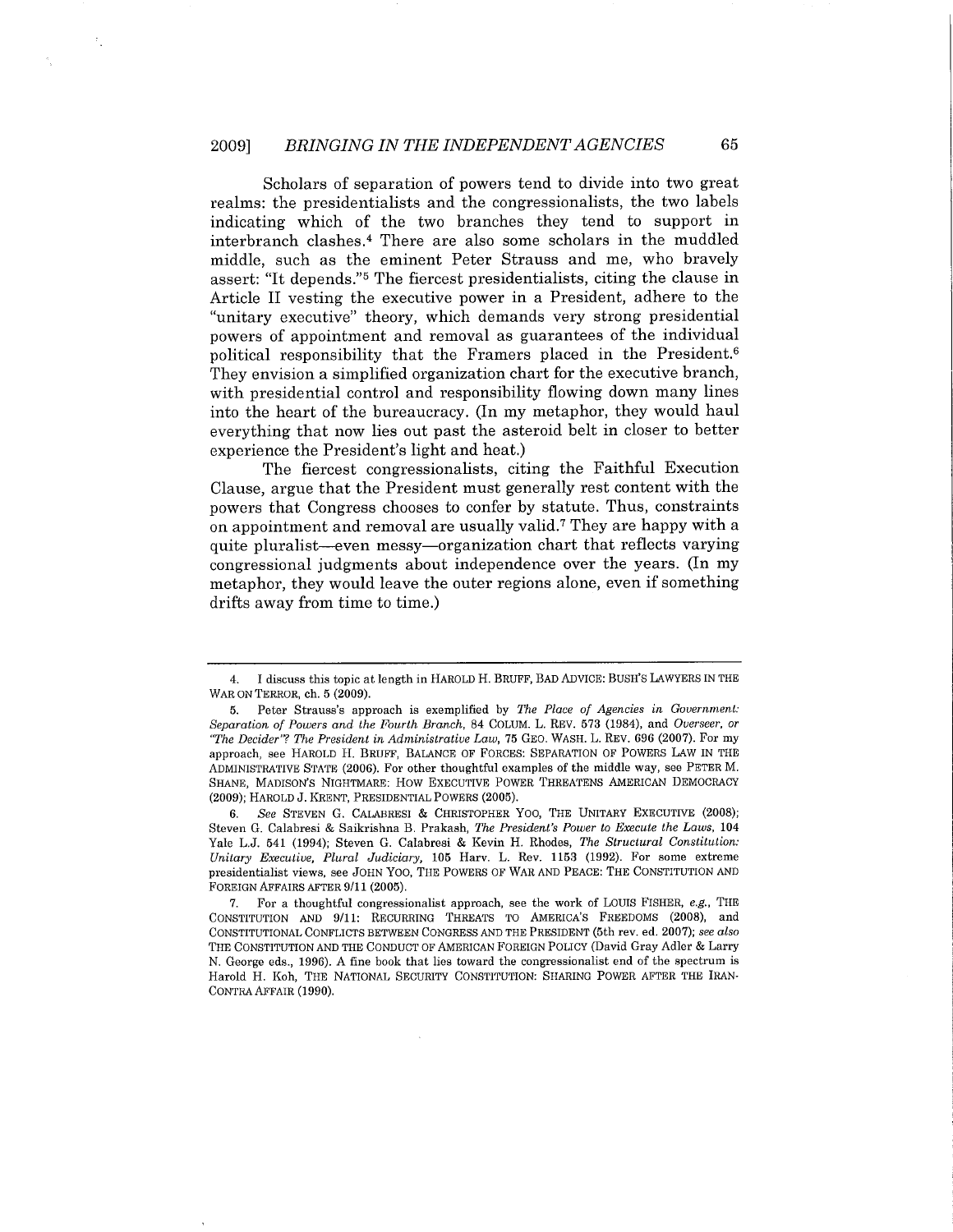Those who muddle want to know more about the specific situation. In particular, they want to know the complete relationship between each constitutional branch and an agency, and then assess the appropriateness of the arrangement for the functions to be performed. (In my metaphor, they would consider some limited orbital modifications.) This approach forfeits the predictability and elegance of the more polar positions. Taken seriously, it demands some difficult empirical and legal judgments. It can, nonetheless, claim legitimacy from a structural constitutional characteristic. The Constitution's first three articles outline ties between the constitutional branches and the agencies, implying that the role of all three is pertinent to constitutional analysis. The behavior of the framing generation supports this approach; they had fleshed out the oversight roles of all three branches by the time that Marbury clarified the power of the courts to review execution in 1803.8

For its part, the Supreme Court wobbles back and forth between "formal" opinions that please the presidentialists and "functional" opinions that please the congressionalists.9 The Court has never satisfactorily explained why it selects one approach or the other, probably because, apart from the role of the choice in justifying a predetermined outcome, it does not know. Scholars have helpfully offered their speculations, but the Court majestically ignores them.

Alas, the sum total of Congress's legislation and the Court's cases has led to an organization chart that few students of public administration (or of logic) could love. In my metaphor, we are a long way from a simple schematic showing eight planets (sorry, Pluto!) ranging gracefully out from the sun. Happily, the President does have direct lines of command to some of the most important agencies, for example, the Departments of State and Defense and the EPA. Yet some other highly important tasks are conferred on such independent agencies as the Federal Reserve Board and the SEC. We might well view this state of affairs as an organization chart in search of a theory. The theory will then revise the chart. The challenge to the structure of the PCAOB is the latest attempt to gain entry to the chart via one entity within it.

Before turning to that challenge, I want to add a component to the analysis that is not always embraced by the law: practicality. The President is (and constitutionally must be) one person. However able,

<sup>8.</sup> DAVID P. CURRIE, THE CONSTITUTION IN CONGRESS: THE FEDERALIST PERIOD 1789-1801 (1997).

<sup>9.</sup> Peter L. Strauss, Formal and Functional Approaches to Separation-of-Powers Questions-A Foolish Inconsistency?, 72 CORNELL L. REV. 488 (1987); Harold H. Bruff, The Incompatibility Principle, 59 ADMIN. L. REV. 225 (2007).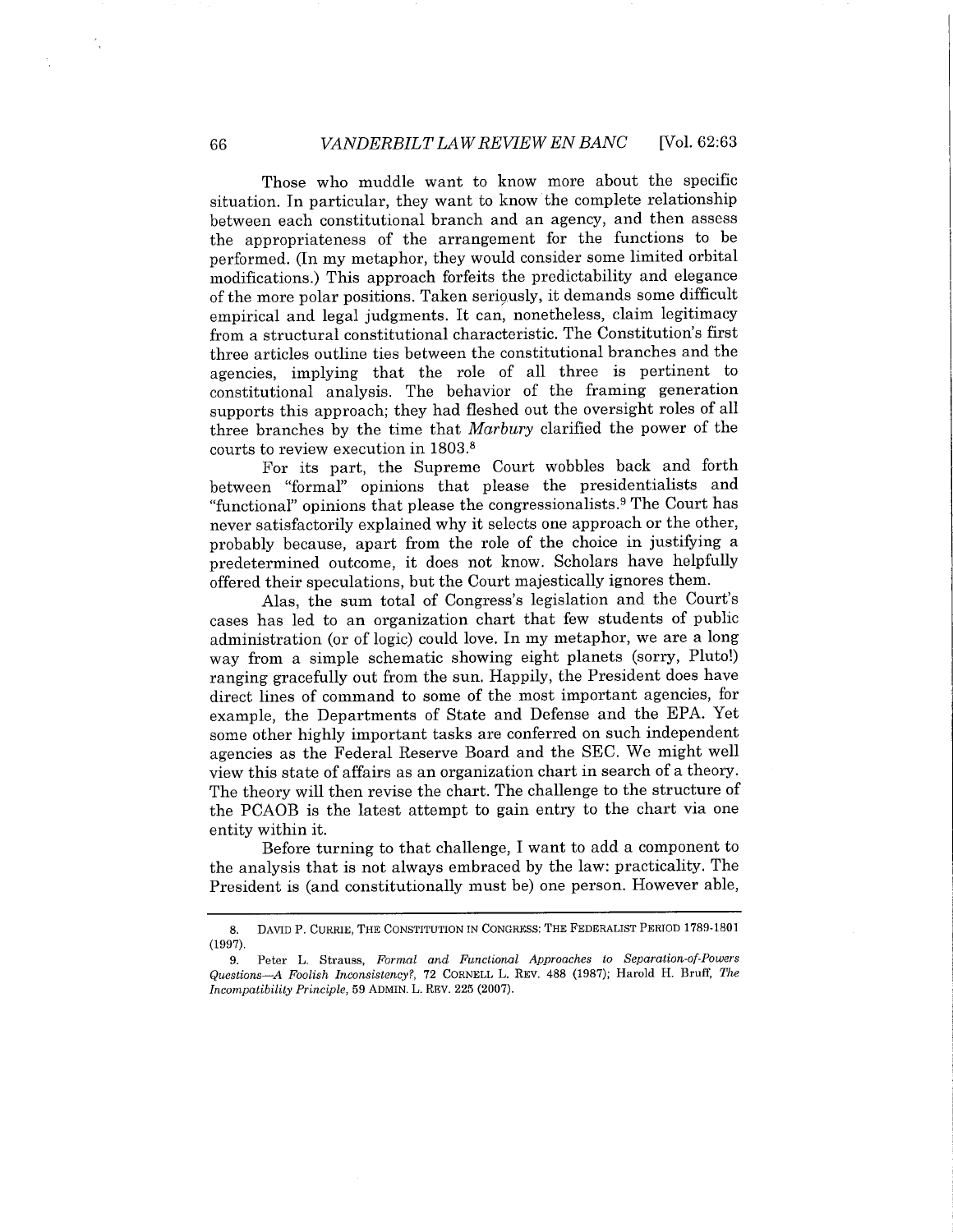one person can only do so much. As Chief Justice (and former President) Taft pointed out correctly in Myers, therefore the President must execute the law through subordinates. This is surely true, yet it only frames the central issues: how much control may he constitutionally assert, through what methods, and over which subordinates? Since any sensible legal answer to this question is likely to be less than starkly simple, the practical needs and capacities of the presidential office should inform the answer. My reference to the presidential office notes the reality that modern Presidents are served by significant bureaucracies of their own that attempt to control the rest of the executive establishment in his name. The White House Office, which contains the President's inner circle, has about 400 employees; the larger Executive Office of the President has about 1700 employees.Io

Given the size of the President's bureaucracy-for-controllingthe-bureaucracy, one of a modern President's principal tasks is controlling it, never mind the agencies themselves. Upon his inauguration, Barack Obama signaled his awareness of this problem by naming various "czars" who wil intermediate between him and the agencies, partially or wholly end-running the rest of the presidential bureaucracy.ii (In my metaphor, these would be solar flares.) Obviously, this step may only add another layer of practically divided responsibility to the existing mix. My point for present purposes, however, is only that separation-of-powers debates should not ignore the actual nature of the executive branch in favor of a vision drawn solely from the expansionist dreams of Hamilton or the minimalist dreams of Madison. Consequently, I will argue below that the larger issues lurking in the Peekaboo case should be resolved incrementally, rather than broadly, in hopes of doing some good and not too much harm. There I go again, muddling away.

Practical considerations should also inform resolution of the particular issues of appointment and removal powers. Justice Scalia's "lion's kil" consists of portions of the President's power to select nominees and to remove officers that Congress has effectively taken from him.I2 Despite routine, bureaucratic objections to these

<sup>10.</sup> See U.S. Office of Personnel Management, Federal Employment Statistics, Table 2 - Comparison of Total Civilian Employment of the Federal Government by Branch, Agency, and Area as of October 2008 and November 2008, http://www.opm.gov/feddata/html/2008/november/ table2.asp (last visited Oct. 28, 2009).

<sup>11.</sup> Wil Englund, Czar Wars, NATIONAL JOURNAL, February 14, 2009, at 16.

<sup>12.</sup> In FCC v. Fox Television Stations, Inc., he objects to "letting Article III judges-like jackals stealing the lion's kil-expropriate some of the power that Congress has wrested from the unitary Executive." 129 S.Ct. 1800, 1817 (2009). He doesn't like the lion much either.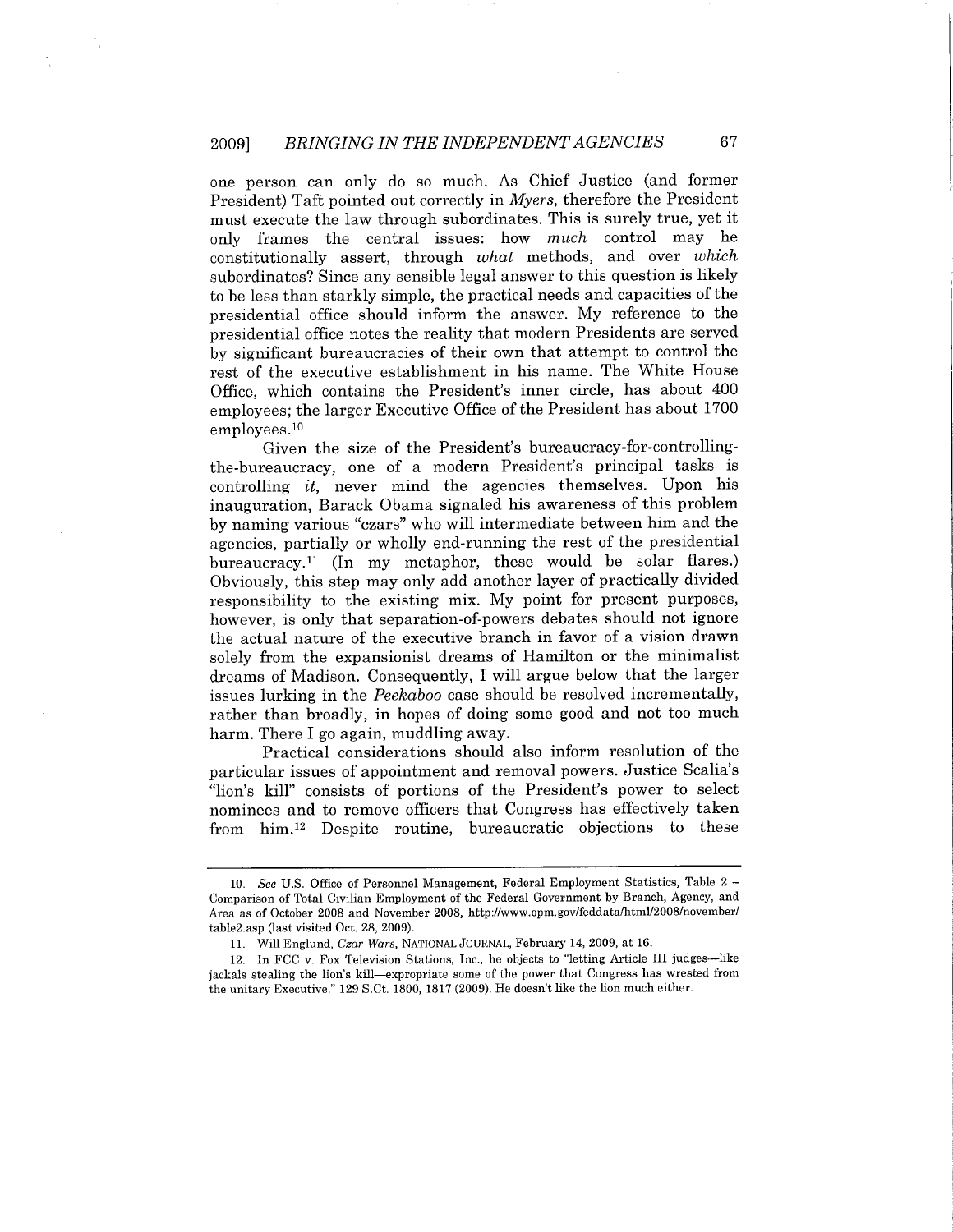congressional invasions of their discretion, Presidents have conceded the main issues in the simple sense that they are unwiling to mount major battles over them.Is Regarding nominees, the Senate's confirmation power early began morphing into a power to determine who got nominated, first for state-based officers like lower federal judges and later for members of the independent agencies. The boundaries of this ground have occasionally been tested, with presidential or senatorial armies advancing a ways from their trenches. Presidents, though, have never succeeded in obtaining the Senate's unconditional surrender, and never wil. Therefore, it is a bit strained to argue that the principal/inferior officer line must be read to preserve lines of political accountability that are unlikely to be pursued in fact. In other words, Presidents who do not insist on their own preferences for SEC commissioners have only an indirect and limited interest in whom the SEC chooses for the PCAOB.

Similarly, regarding removals, the dicta of Humphrey's Executor that the independent agencies are wholly independent from the President except for the appointments power may be sily constitutional law (as I think they are), but as a prediction they largely came true. Presidents do indeed leave the independents mostly alone, except for budgetary supervision and a nomination power that is shared with the Senate. Taking on an independent agency is a game not usually worth the candle for a President, given the protectiveness of Congress toward independent agencies. Hence, it is no accident that we do not know what the standard statutory formulations of "cause" mean. Presidents do not test the limits of their power by removing commissioners for disagreeing with them over issues of securities regulation, or trade regulation, or communications policy. Perhaps that project would start if *Humphrey's Executor* were simply overruled in Peekaboo, but I regard such a decision as both unlikely and unwise.

The points that I have just made invite an objection from adherents of the unitary executive: I identify problems that should be corrected, not condoned, because these are bad practices that undermine political accountability. In that view, what is needed is a sufficiently thunderous Supreme Court opinion eviscerating the PCAOB, thereby empowering Presidents and calling them to their supervisory duties. To see whether that conclusion is justified, let us turn to the two main issues in the case, inquiring what measure of presidential power is needed.

<sup>13.</sup> THE UNITARY EXECUTIVE, supra note 6, collects all of the routine objections and the relatively few serious controversies about unitariness. But Presidents have not normally pressed the controversies to the point of constitutional confrontation with Congress.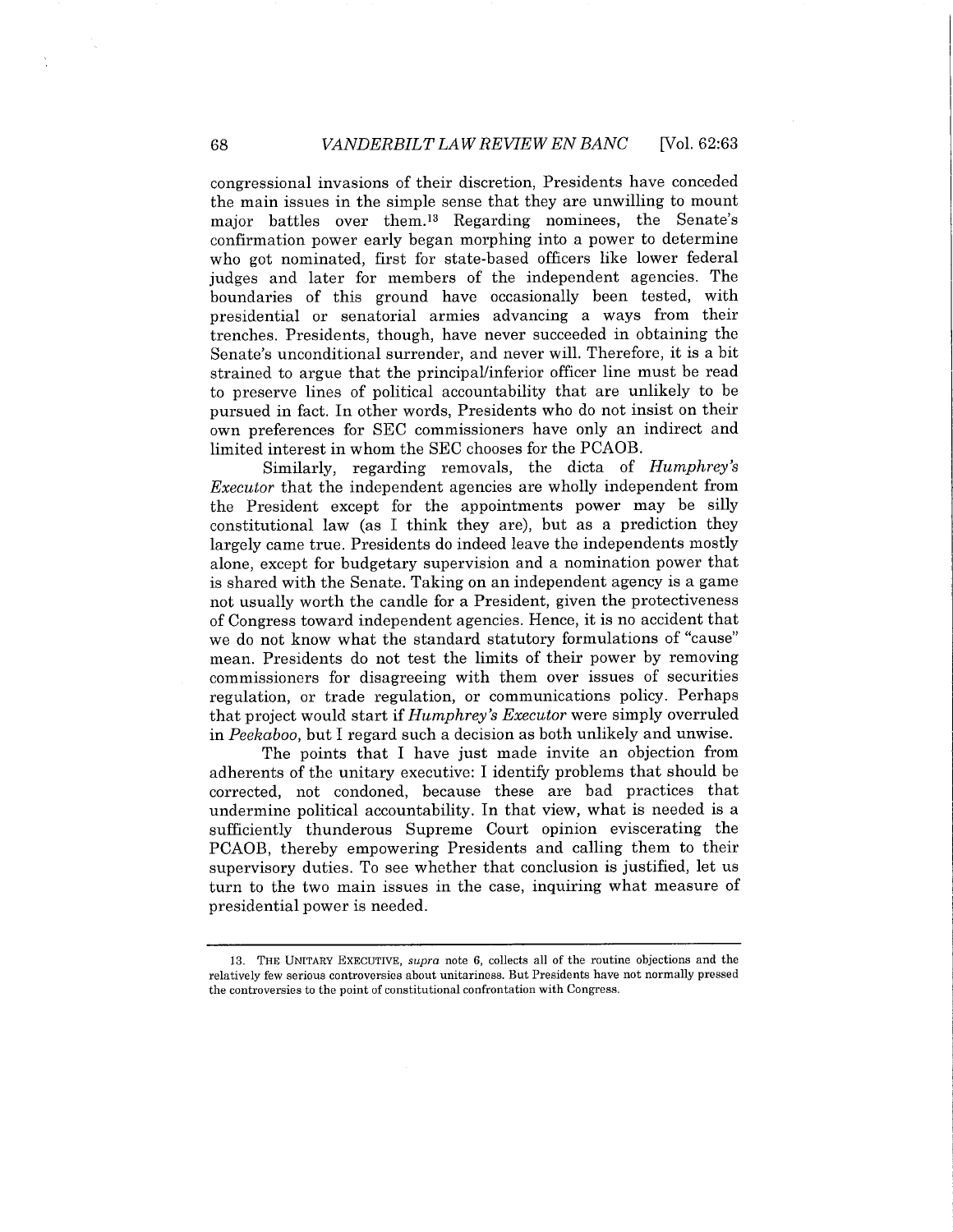The facts of Peekaboo certainly invite the Court to revisit some of the statements it made in its Freytag and Edmond cases, and to resolve the tension between them. In Freytag, Justice Blackmun outlined a unitarian's vision of the executive branch. Blackmun seemed to be saying that the only heads of departments who could name inferior officers were the members of the cabinet, "limited in number and easily identified."<sup>14</sup> Why? Because "[t]heir heads are subject to political oversight and share the President's accountability to the people." If this is meant as a statement about the actual operation of our government, it somewhat strains reality. (Quick, who is the Secretary of Housing and Urban Development?) Therefore, it must refer to an assignment of responsibility for oversight to the President, which, if missing, breaks the necessary link to the people. Thus, it also implies that heads of the independent commissions are not heads of departments because the President may not oversee them and because they are not accountable to the people. In that direction lies an overruling of Humphrey's Executor.

Of course, Freytag involved no such grand issues. Nor did Edmond, but the case gave Justice Scalia an opportunity to correct Justice Blackmun's rhetorical excess. He did so, arguing that "in the context of a clause designed to preserve political accountability. . . we think it evident that 'inferior officers' are officers whose work is directed and supervised at some level by others who were appointed by presidential nomination with the advice and consent of the Senate."15 This simple formulation is more consistent with the text of Article II than is the creative Blackmun version. It also carries a broad implication: anyone who is a principal officer in the formal sense may be supervised by the President to preserve political accountability. That would include members of the independent agencies, and would jettison the dicta of Humphrey's Executor about the estrangement of those agencies from the executive branch. (Whether the holding of that case would survive depends on analysis of the removal issue, to which I will turn presently.)

For appointments purposes, I hope the Peekaboo Court wil affirm the *Edmond* view of the clause and hold that the PCAOB is at least minimally supervised by members of the SEC for constitutional purposes. (In my metaphor, this step lets Neptune capture Pluto.) This conclusion is easy to reach. The SEC controls PCAOB's budget, approves its rules, appoints its members, and may remove them, albeit for apparently quite limited cause. There are two main gaps in

<sup>14.</sup> Freytag v. Commissioner, 501 U.S. 868, 886 (1991).

<sup>15.</sup> Edmond v. United States, 520 U.S. 651, 663 (1997).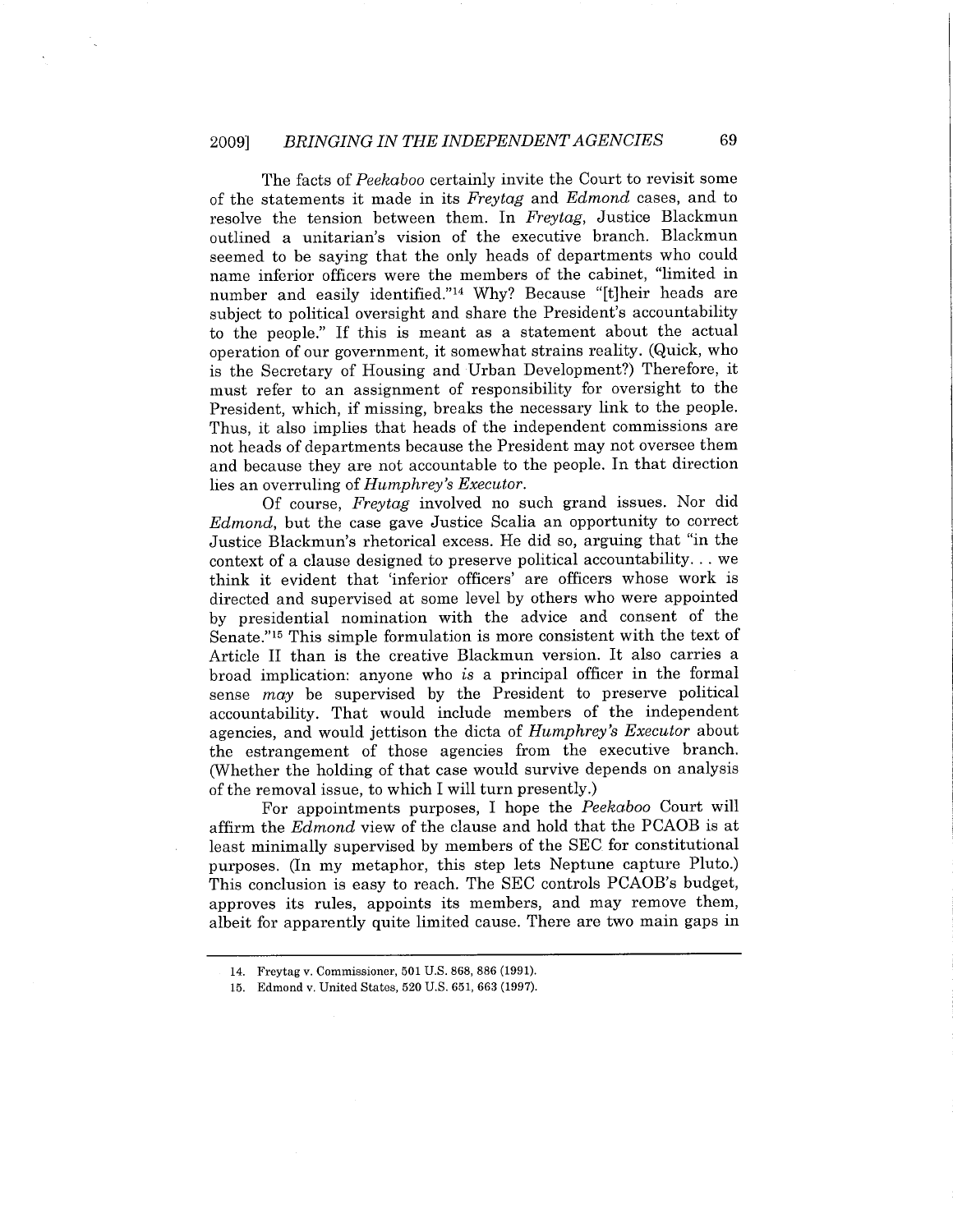the otherwise plenary supervisory powers of the SEC: the removal restriction and the absence of oversight power over investigation and enforcement decisions. Regarding the latter, executive supervision of these activities is quite sensitive, as Peter Strauss has explained, and hence can appropriately be insulated from plenary political oversight. Here, due process considerations counterweight claims for presidential supervision. The salience of the removal limit for Appointments Clause purposes, which is its impediment to characterizing an officer as inferior, is clearly outweighed by the SEC's power to negate the PCAOB's formal actions and to vitiate its activities by budgetary cuts. Since the SEC can hamstring the PCAOB's actions that have the force oflaw, what does it matter that the Commission may have to leave the Board members in place, enjoying their giant salaries and lingering over long, expensive lunches? When the PCAOB wants to make policy, it has to get it past the boss, and that identifies it as a unit inferior to the SEC. (In my metaphor, the PCAOB, like Pluto, cannot even clear its neighborhood.)

Thus, the inferior officer issue should not long detain the Court. The removal issue is more interesting and more troublesome, but I think there is a way to uphold the PCAOB while helpfully clarifying the status of the independent agencies generally. The essential problem, of course, is that officers who are thought to be removable by the President only for cause, the SEC commissioners, can remove members of the PCAOB only for cause. How, then, can the President fulfil his faithful-execution duties at such a remove? If I am right that having the PCAOB members be protected from plenary removal by a principal officer is acceptable by itself because they are inferior officers, the question shifts to the President's relationship to the SEC. This is where the big game emerges from the bureaucratic jungle. The Court could preserve the PCAOB by holding that what is unconstitutional is any restriction on presidential removal of members of the SEC. If the result is to overrule Humphrey's Executor, Justice Blackmun's vision of more direct political accountability becomes reaL.

Such a heroic step is not warranted, because it would go well beyond the President's actual oversight needs and would invalidate some removal restrictions that are justified. The President's constitutional claim to oversight of the executive branch is not unitary; rather, it varies with the function involved. The Framers clearly understood this point, and bequeathed us a perfect example of it as they constructed the new federal government. Because the President needs plenary supervisory powers over foreign policy and defense activities if he is to exercise his own constitutional powers over them, the Departments of State and War were explicitly made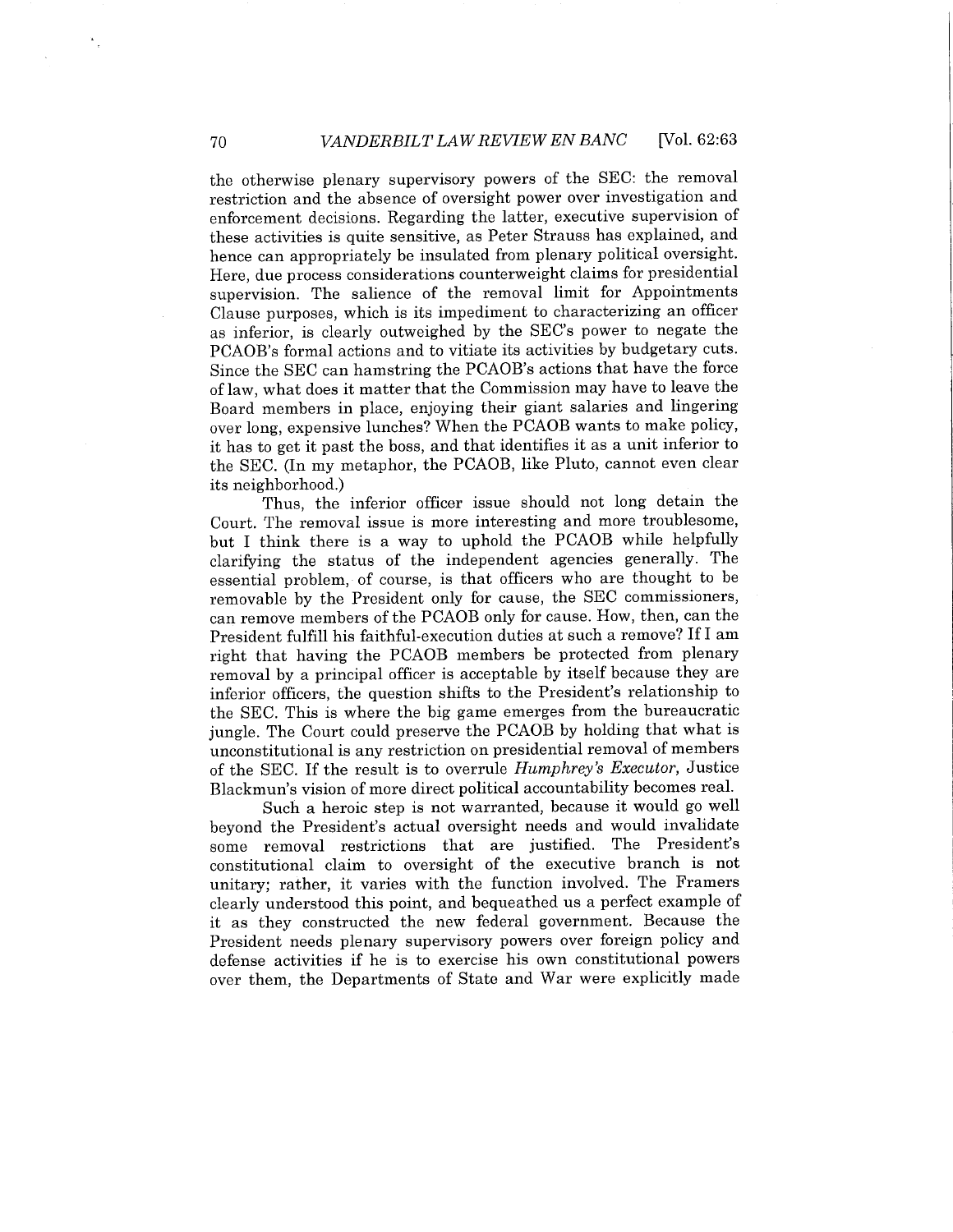subject to the President's direction.<sup>16</sup> Treasury, in contrast, stands in a close relation to Congress's appropriation functions. Congress accordingly omitted any explicit reference to presidential directive powers over the Department. Within Treasury, the First Congress protected the Comptroller from plenary presidential removal because that officer was to exercise auditing functions, which Madison  $correctly$  regarded as quasi-judicial.<sup>17</sup>

Since the PCAOB audits the nation's auditors, it can assert a good pedigree, going back to the founding, to some independence from political oversight. The protection of its Board from at-will removal by the SEC (or the President) secures that independence, and ought to be regarded as constitutionaL. Presumably, that would mean that ordinary differences of opinion over regulatory policy would not be cause for removal, as the statute surely confirms. Remember, the SEC could still supervise the policy itself. Even so, one can imagine a Board run amok, conducting harassing investigations and pursuing unwarranted enforcement actions. What can the President do then if the SEC does not take action to fire the miscreants?

The Supreme Court could easily uphold a simple, two-stage process of controlled removaL. First, the President may always invoke his explicit constitutional power to demand an opinion in writing from the pertinent "heads of department," the SEC commissioners, to explain why they are not discharging their statutory duty, in this case by firing Board members. If the response did not satisfy the President, he could remove commissioners until they got the point. The resultant litigation over salary, Commissioner X's Executor, would finally bring the long-dormant question of what should be cause for removal to the courts for resolution. In that litigation, the question whether the President needs plenary supervisory power over the SEC could be determined. Even better, the Court could consider the question actually presented: whether a particular kind of asserted cause for removal must be upheld if the President is to exercise his constitutional obligation of faithful execution. This process would allow the incremental and fact-based articulation of a body of law about removal as it relates to supervision.

Such an articulation would bring the powers of all three constitutional branches into play in determining the oversight powers of the President. The presidentialists would lose their prized goal that the appropriate reach of these powers be determined unilaterally by the President himself. The congressionalists would lose the current

<sup>16.</sup> Bruff, supra note 5, at 415-17.

<sup>17.</sup> Id.